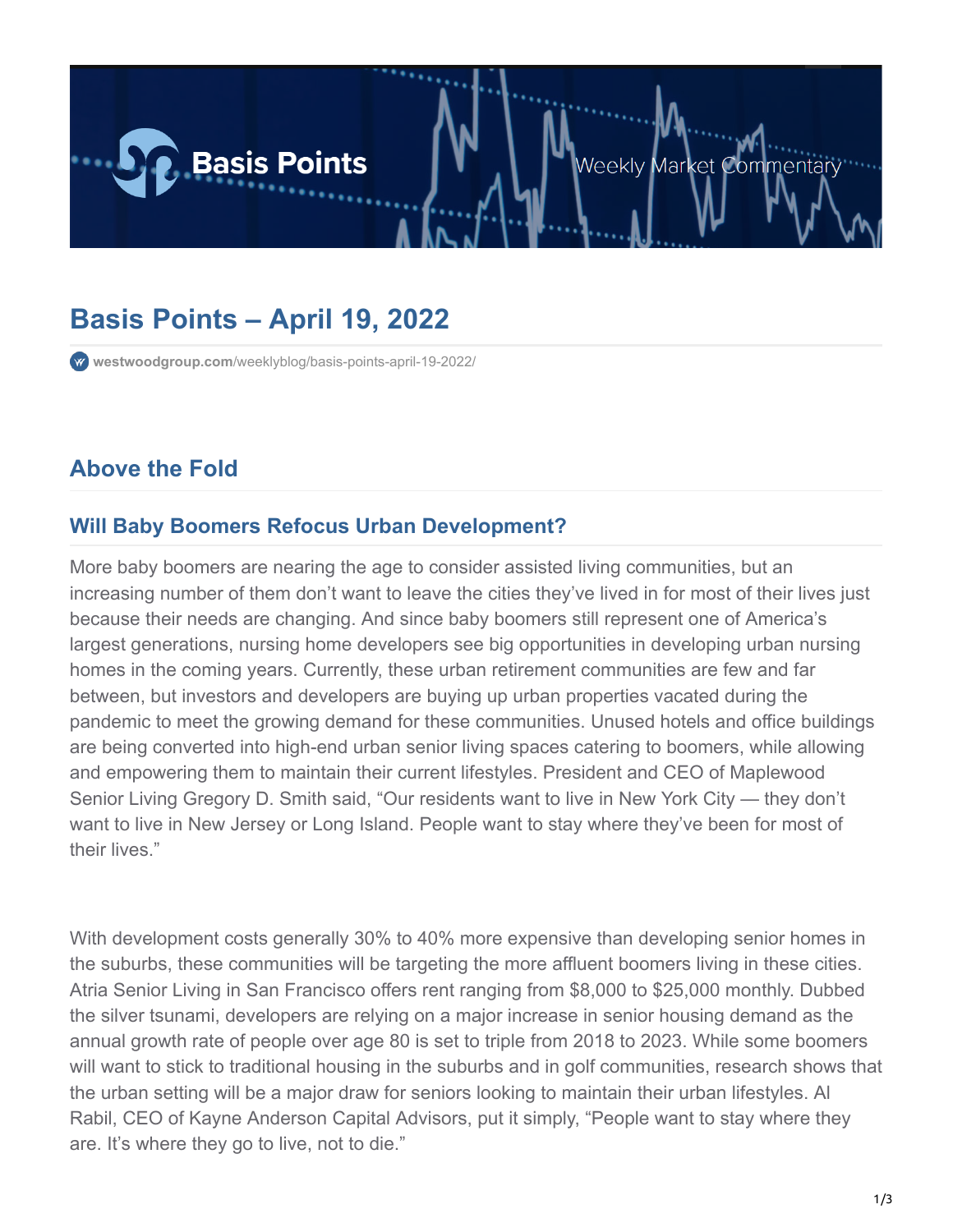## **Three Things**

#### **1. Did Mercedes Just Build a Tesla Killer?**

Mercedes Benz may have just built an electric car that threatens to end Tesla's reign. The EQXX prototype can travel 1,000 kilometers (that's 621 miles here in America) on a single charge. It was able to make the drive from Germany to the French Riviera, far outperforming all Tesla models. The sleek, lightweight build of the car allows it to make the drive with a battery that is only half the size of the Mercedes EQS flagship model. The EQXX is redefining the standard for EV endurance, and with competition growing elsewhere, Tesla may have to up its game if it wants to stay current with innovations across the industry.

#### **2. Meta Wants Monster Margins in Its Metaverse**

Mark Zuckerberg said that he wants to help facilitate "creator monetization" in the metaverse, but there's a catch. True to form, this won't come without paying a huge cut of creator profits to Mr. Zuckerberg himself. He spoke of the importance of creators being able to support themselves while building virtual experiences for other users, highlighting the new suite available for creators to purchase and use when building these new virtual attractions. In an interview last Monday, the Meta CEO said Meta would take a 25% cut of each transaction made in the virtual world of Horizon Worlds; this will be on top of 30% transaction fees in the Meta's Quest Store.

#### **3. Apple Next Event Set: Is a Flip-Phone Coming?**

Apple is notorious for keeping its product development relatively secret. However, with their annual WWDC (Worldwide Developers Convention) coming up in June, many are wondering if the world will get a first look at a foldable iPhone, something that has been highly anticipated for the last year. Since Samsung released the Galaxy Z Fold and the Galaxy Z Flip, Apple users have been waiting to see how Apple will respond. Little is known about what the Apple versions will look like or even be called, but the development of these new "convertible" phones has been confirmed. While many hope to get a sneak peek of the device in June, they may need to wait for the iPhone and Apple Watch event in September to get a look at what could be a major sales catalyst for Apple.

### **Did You Know?**